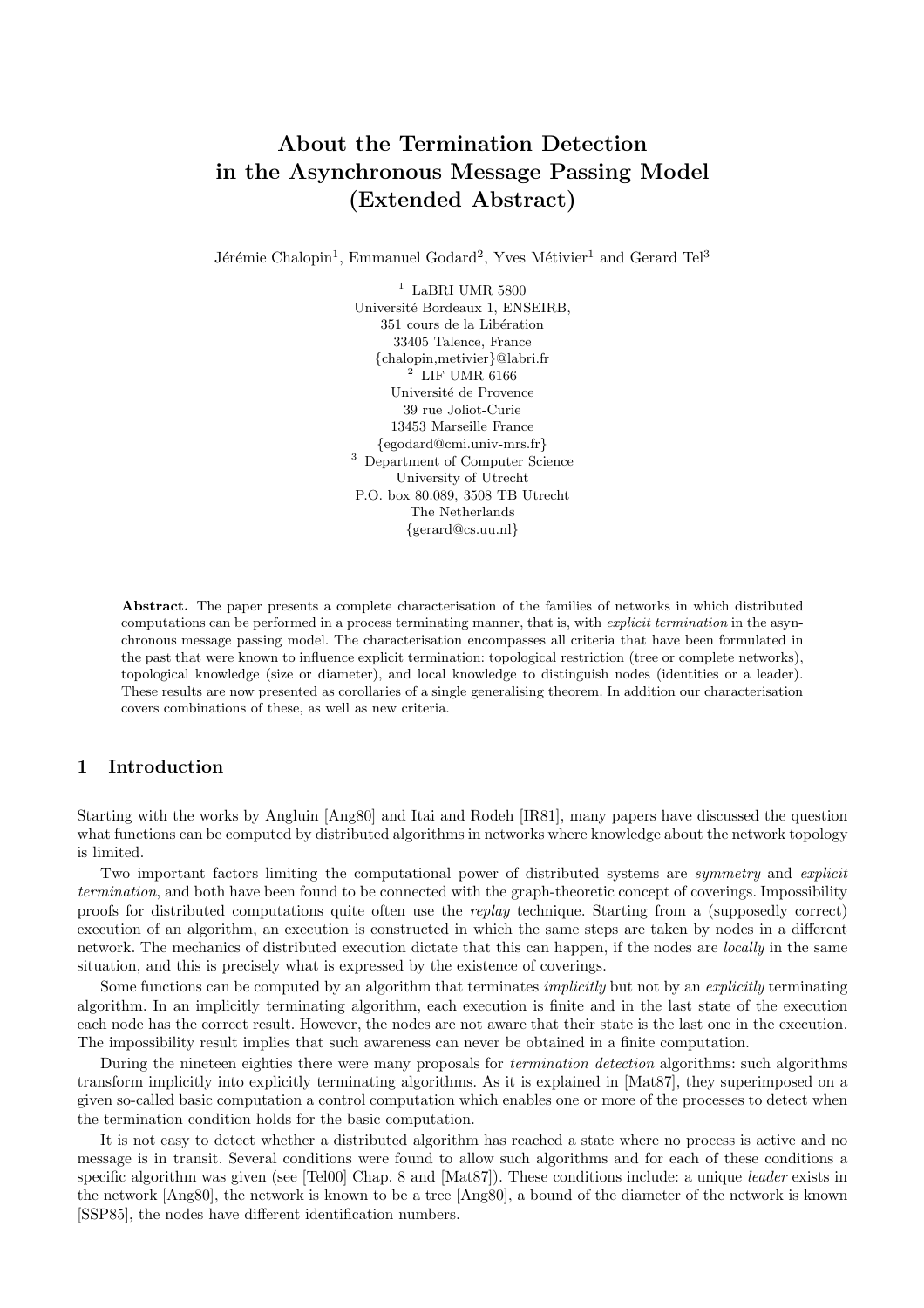#### 1.1 The Main Result

In this paper we show that these four conditions are just special cases of one common criteria, namely that the local knowledge of nodes prohibits the existance of quasi-coverings of unbounded depth. Moreover, we generalise the algorithm by Szymanski et al. [SSP85] to a common algorithm that works in all graph families without quasicoverings of unbounded depth. It is explained in Lemma 14. We also prove, by generalising the existing impossibility proofs to the limit, that in families with quasi-coverings of unbounded depth, termination detection is impossible. Thus, the generalised algorithm can be considered as an universal termination detection algorithm that can be applied in all cases where detection is possible at all. It is precisely what is stated in Theorem 22.

From this theorem and [CM05] we deduce a characterisation of families of labelled graphs which admit an election algorithm: Theorem 23.

#### 1.2 Related Works

For the asynchronous message passing model characterisations of graphs permitting a leader election algorithm, a spanning tree construction algorithm and a topology recognition algorithm have been obtained by [YK96]. For this, they introduced the concept of view. The view from a vertex  $v$  of a graph  $G$  is an infinite labelled rooted tree obtained by considering all labelled walks in  $G$  starting from  $v$ . The characterizations use also the notion of symmetricity. The symmetricity of a graph depends on the number of vertices that have the same view. Algorithms developped in our work are totally asynchronous; in [YK96] algorithms need a pseudo-synchronisation. Consider a graph G with n vertices and m edges, in Yamashita and Kameda algorithms the size of each message can be  $2^n$ whereas in our algorithm the size is bounded by  $O(m \log n)$ .

In [BV99,BV01], Boldi and Vigna study a model where a network is represented by a directed graph. In one computation step, a process can modify its state according to the states of its in-neighbours. In [BV01], they use fibrations to characterize the tasks that can be computed in an anonymous network, provided a bound on the network is known. In [BV99], they give a characterization of what can be computed with arbitrary knowledge; their results are based on the notion of view that is adapted from the work of Yamashita and Kameda [YK96]. From our results, if a task can be computed on a network, provided a bound on the size is known, then we can also detect the termination of the algorithm: in some sense, we generalize the results presented in [BV01]. On the other hand, when a bound on the size is not available, there exist some tasks that are computable in the sense of [BV99] but there does not exists any algorithm that enables to detect that the computation is globally over. In [MT00] a characterisation of networks which autorise explicit termination has been given in the local computation model where in a step a vertex can read and write its state and the states of adjacent vertices.

## 1.3 The Tools

Coverings and Quasi-coverings. Distributed tasks like election, enumeration (assigning different numbers to the nodes), and mutual exclusion require the network to reach a *non-symmetric* state. A network state is symmetric if it contains different nodes that are in exactly the same situation; not only their local states, but also the states of their neighbors, of their neighbors' neighbors, etcaetera. That is, there exists a "local similarity" between different nodes of infinite radius.

The replay argument shows that different nodes that are locally similar with infinite radius will exhibit the same behavior in some infinite computation. Thus, there is no algorithm that guarantees that the symmetry ceases in all finite computations. Symmetry can be broken only by randomized protocols.

It is not difficult to see that local similarity of infinite radius may exist in finite graphs. The classical example is a ring  $G_6$  of six nodes, with initial states a, b, c, a, b, c. Indeed, the two nodes with state a both have neighbors in state b and c, and so on, so the local similarity exists over an infinite radius.

The ring  $G_6$  can be mapped into a ring  $G_3$  with only three nodes, with initial states a, b, and c, in such a way that each node is mapped to a node with the same initial state and with the same states in neighbors. Such a mapping is called a *covering* and is the mathematical tool to prove the existence of symmetries.

Networks in which symmetries exist were called ambiguous by Mazurkiewicz [Maz97]; impossibility of symmetry breaking can be shown for these graphs. Termination detection requires that a node certifies, in a finite computation, that all nodes of the network have completed their computation. However, in a finite computation only information about a bounded region in the network can be gathered. The algorithm by Szymanski, Shy, and Prywes does this for a region of pre-specified diameter; the assumption is necessary that the diameter of the *entire network* is known. This implies, that termination detection, unlike symmetry breaking, is possible in every *graph*, but: provided some knowledge.

Network knowledge in an algorithm is modeled by a graph family in which the algorithm is required to work. The detection algorithm by Szymanski *et al.* can be generalized in this way to work in a graph family  $\mathcal F$ . Nodes observe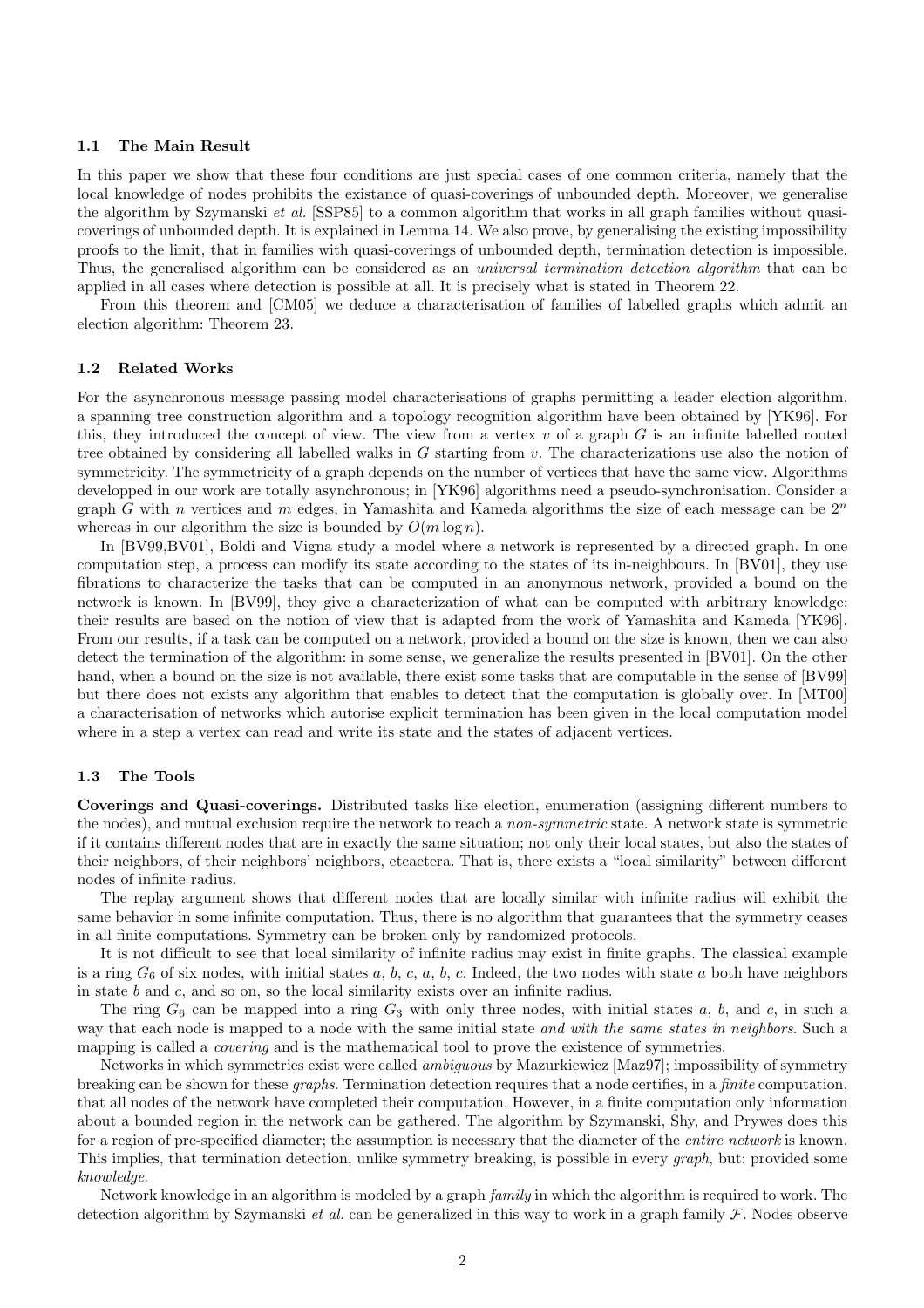their neighborhood and determine in what graph H of  $\mathcal F$  they are. Then they try to get a bound k on the radius to which a different graph of  $\mathcal F$  can be locally similar to H, and then certify that all nodes within distance k are completed. The universal termination detection algorithm thus combines the universal graph reconstruction with (minimal) topological knowledge [Maz97] and a known termination detection algorithm. Of course the approach fails if a graph  $H \in \mathcal{F}$  is locally similar, with unbounded radius, to other graphs in  $\mathcal{F}$ . Local similarities of this type are made precise in the notion of *quasi-coverings*. Fortunately, the impossibility proofs for termination detection can be extended to cover exactly those families of graphs that contain such unbounded-radius coverings. Consequently, the sketched universal termination detection algorithm is the most general algorithm possible.

Labelled (Di)Graphs and Local Computations on Arcs. We use a labelled directed graph which encodes the network in which processes communicate by asynchronous message passing with a port numbering. The labelling may encode anonymous networks (all the vertices have the same label) or any initial process knowledge. Examples of such knowledge include: (a bound on) the number of processes, (a bound on) the diameter of the graph, the topology, identity or partial identity, distinguished vertices, the sense of direction. The basic events (send, receive, internal, transmission) are encoded by local computations on arcs. From this directed graph, we deduce necessary conditions for the existence of a transformation of algorithms into algorithms having an explicit termination. The conditions are also sufficient (Theorem 22): we give an explicit transformation.

### 1.4 Overview

The structure of this paper is as follows. Section 2 reviews the definitions of coverings, quasi-coverings and local computations on arcs. Sections 3 explains how to encode a network into an equivalent digraph and basic instructions of the asynchronous message passing model into local computations on arcs. Sections 4 and 5 present a Mazurkiewicz-like algorithm which enables the computation of the maximal knowledge common to all vertices of the network. Section 6 presents the main result and some applications.

## 2 Preliminaries

The notations used here are essentially standard. Definitions and main properties are presented in [BvL86,Bod89,BV02].

Undirected Graphs, Directed Graphs and Labelled (Di)Graphs. We consider finite, undirected, connected graphs having possibly self-loops and multiple edges,  $G = (V(G), E(G), E(ds))$ , where  $V(G)$  denotes the set of vertices,  $E(G)$  denotes the set of edges and Ends is a map assigning to every edge two vertices: its ends. Two vertices u and v are said to be adjacent or neighbours if there exists an edge e such that  $Ends(e) = \{u, v\}$ . A simple graph  $G = (V(G), E(G))$  is a graph without self-loop or multiple edges. For an edge e, if the vertex v belongs to Ends(e) then we say that e is incident to v. The set of neighbours of v in G, denoted  $N_G(v)$ , is the set of all vertices of G adjacent to v. A homomorphism between G and H is a mapping  $\gamma: V(G) \cup E(G) \to V(H) \cup E(H)$  such that if e is an edge of G and  $Ends(e) = \{u, v\}$  then  $Ends(\gamma(e)) = \{\gamma(u), \gamma(v)\}.$  We say that  $\gamma$  is an isomorphism if  $\gamma$  is bijective and  $\gamma^{-1}$  is a homomorphism, too. We write  $G \simeq G'$  whenever G and G' are isomorphic. In some applications we need a direction on each edge of a graph; a graph augmented in this way is called a directed graph or a digraph. More formally, a digraph  $D = (V(D), A(D), s_D, t_D)$  is defined by a set  $V(D)$  of nodes, a set  $A(D)$  of arcs and by two maps  $s_D$  and  $t_D$  that assign to each arc two elements of  $V(D)$ : a source and a target (in general, the subscripts will be omitted); if a is an arc, Ends(a) denotes the set  $\{s(a), t(a)\}$ ; the arc a is said to be going out of  $s(a)$  and coming into  $t(a)$ . A self-loop is an arc with the same source and target.

A symmetric digraph  $(V, A, s, t)$  is a digraph endowed with a symmetry, that is, an involution  $Sym : A \to A$ such that for every  $a \in A : s(a) = t(Sym(a))$ . A digraph D is strongly connected if for all vertices  $v_1$  and  $v_2$  there is a directed path from  $v_1$  to  $v_2$ . A digraph homomorphism  $\gamma$  between the digraph D and the digraph D' is a mapping  $\gamma: V(D) \cup A(D) \to V(D') \cup A(D')$  such that if  $u, v$  are vertices of D and e is an arc such that  $u = s(e)$ and  $v = t(e)$  then  $\gamma(u) = s(\gamma(e))$  and  $\gamma(v) = t(\gamma(e))$ . Let  $G = (V, E)$  be a simple graph.

Throughout the paper we will consider graphs where vertices and edges are labelled with labels from a recursive label set L. A graph G labelled over L will be denoted by  $(G, \lambda)$ , where  $\lambda: V(G) \cup E(G) \to L$  is the labelling function. The graph G is called the underlying graph and the mapping  $\lambda$  is a labelling of G. Let G be a graph, let L be a set of labels, and let *neutral* be a label that is not in L. A partial labelling  $\lambda$  of G with labels from L defined on a subset B of  $V(G) \cup E(G)$  is canonically extended to  $V(G) \cup E(G)$  by putting for each  $x \in ((V(G) \cup E(G)) \setminus B)$ :  $\lambda(x) = neutral.$ 

A mapping  $\gamma: V(G) \cup E(G) \to V(G') \cup E(G')$  is a homomorphism from  $(G, \lambda)$  to  $(G', \lambda')$  if  $\gamma$  is a graph homomorphism from G to G' which preserves the labelling, i.e., such that  $\lambda'(\gamma(x)) = \lambda(x)$  for every  $x \in V(G) \cup$  $E(G)$ . In some applications we need several labelling functions for a given graph G. Let  $(\lambda_1, ..., \lambda_k)$  be a tuple of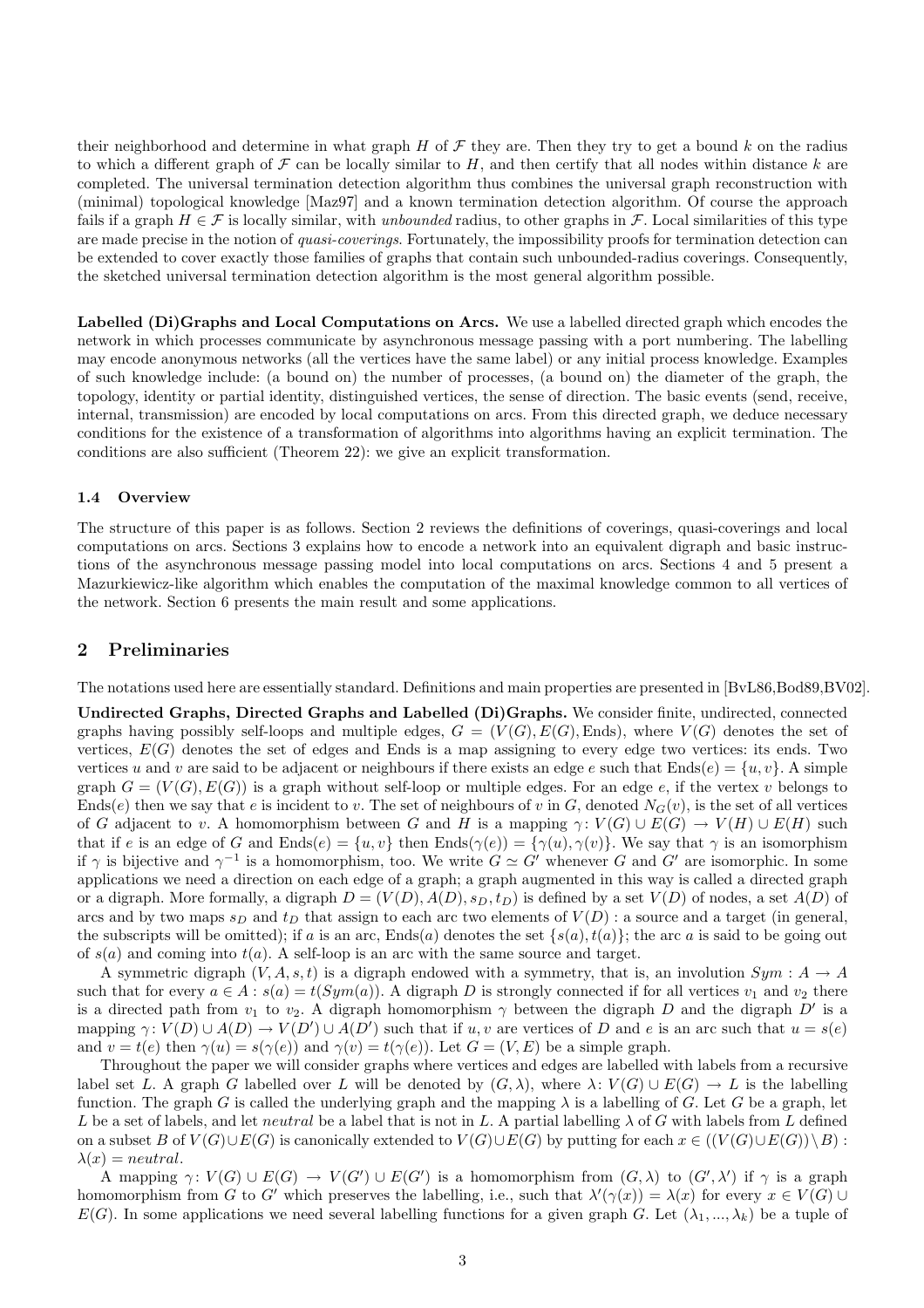labelling functions of G, the labelled graph obtained with this tuple is denoted  $(G,(\lambda_1, ..., \lambda_k))$ , the label of an element  $x \in V(G) \cup E(G)$  is  $(\lambda_1(x), ..., \lambda_k(x))$ . Labelled graphs will be designated by bold letters like **G**, **H**,... If G is a labelled graph, then G denotes the underlying graph. The same definitions are available for digraphs. Fibration, covering and quasi-covering. Coverings and quasi-coverings are fundamental tools in this work.

**Definition 1.** A fibration between the digraphs D and D' is a homomorphism  $\varphi$  from D to D' such that for each arc a' of  $A(D')$  and for each vertex v of  $V(D)$  such that  $\varphi(v) = v' = t(a')$  there exists a unique arc a in  $A(D)$  such that  $t(a) = v$  and  $\varphi(a) = a'$ .

The arc a is called the lifting of a' at v, D is called the total digraph and D' the base of  $\varphi$ . We shall also say that D is fibred (over D'). The fibre over a vertex v of D' is the set  $\varphi^{-1}(v)$  of vertices of D. A fibre over v is trivial if it is a singleton, i.e.,  $|\varphi^{-1}(v)| = 1$ . A fibration is nontrivial if at least one fibre is nontrivial, trivial otherwise; it is proper if all fibres are not trivial. A graph  $D$  is fibration prime if it cannot be fibred non trivially, that is, every surjective fibration is an isomorphism. In the sequel directed graphs are always strongly connected and total digraphs non empty thus fibrations will be always surjective.

**Definition 2.** An opfibration between the digraphs D and D' is a homomorphism  $\varphi$  from D to D' such that for each arc a' of  $A(D')$  and for each vertex v of  $V(D)$  such that  $\varphi(v) = v' = s(a')$  there exists a unique arc a in  $A(D)$ such that  $s(a) = v$  and  $\varphi(a) = a'$ . A covering projection is a fibration that is also an opfibration.

If a covering projection  $\varphi : D \to D'$  exists, D is said to be a covering of D' via  $\varphi$ . Covering projections satisfy:

**Proposition 3.** A covering projection  $\varphi : D \to D'$  with a connected base and a nonempty covering is surjective; moreover, all the fibres have the same cardinality. This cardinality is called the number of sheets of the covering.

As for fibrations, a digraph  $D$  is covering prime if there is no digraph  $D'$  not isomorphic to  $D$  such that  $D$  is a covering of D' (i.e., D is a covering of D' implies that  $D \simeq D'$ ). Let D and D' be two digraphs such that D is a surjective covering of D' via  $\varphi$ . If D' has no self-loop then for each arc  $a \in A(D)$ :  $\varphi(s(a)) \neq \varphi(t(a))$ . Finally the following property is a direct consequence of the definitions and it is fundamental in the sequel of this paper :

**Proposition 4.** Let D and D' be two digraphs such that D' has no self-loop and D is a surjective covering of D' via  $\varphi$ . If  $a_1 \neq a_2$  and  $\varphi(a_1) = \varphi(a_2)$  then  $Ends(a_1) \cap Ends(a_2) = \emptyset$ .

The notions of fibrations and of coverings extend to labelled digraphs in an obvious way: the homomorphisms must preserve the labelling.

The last notion we will use is a generalisation of coverings, it is called quasi-coverings.

**Definition 5.** Let  $D, D'$  be two labelled digraphs and let  $\gamma$  be a partial function on  $V(D)$  that assigns to each element of a subset of  $V(D)$  exactly one element of  $V(D')$ . Then D is a quasi-covering of D' via  $\gamma$  of radius r if there exists a finite or infinite covering  $D_0$  of  $D'$  via  $\delta$ , vertices  $z_0 \in V(D_0)$ ,  $z \in V(D)$  such that:

- 1.  $B_{\mathbf{D}}(z,r)$  is isomorphic via  $\varphi$  to  $B_{\mathbf{D}_0}(z_0,r)$ ,
- 2. the domain of definition of  $\gamma$  contains  $B_D(z, r)$ , and
- 3.  $\gamma = \delta \circ \varphi$  when restricted to  $V(B_D(z, r))$ .

card( $V(B_D(z, r))$ ) is called the size of the quasi-covering, and z the center. The digraph  $D_0$  is called the associated covering of the quasi-covering.

Local Computations on Arcs. In this paper we consider labelled digraphs and we assume that local computations modify only labels of vertices. Digraph relabelling systems on arcs and more generally local computations on arcs satisfy the following constraints, that arise naturally when describing distributed computations with decentralized control:

- $(C1)$  they do not change the underlying digraph but only the labelling of vertices, the final labelling being the result of the computation (relabelling relations),
- $(C2)$  they are *local*, that is, each relabelling step changes only the label of the source and the label of the target of an arc,
- (C3) they are locally generated, that is, the applicability of a relabelling rule on an arc only depends on the label of the arc, the labels of the source and of the target (locally generated relabelling relation).

The relabelling is performed until no more transformation is possible, i.e., until a normal form is obtained. Let R be a locally generated relabelling relation, we assume that it is closed under isomorphism, i.e., if  $D \mathcal{R} D_1$  and  $\mathbf{D}' \simeq \mathbf{D}$  then  $\mathbf{D}' \mathcal{R} \mathbf{D}'_1$  for some labelled digraph  $\mathbf{D}'_1 \simeq \mathbf{D}_1$ . In the remainder of the paper  $\mathcal{R}^*$  stands for the reflexive-transitive closure of  $\mathcal R$ . The labelled digraph **D** is  $\mathcal R$ -irreducible (or just irreducible if  $\mathcal R$  is fixed) if there is no  $D_1$  such that  $D \mathcal{R} D_1$ . The relation  $\mathcal R$  is said noetherian if there is no infinite relabelling chain.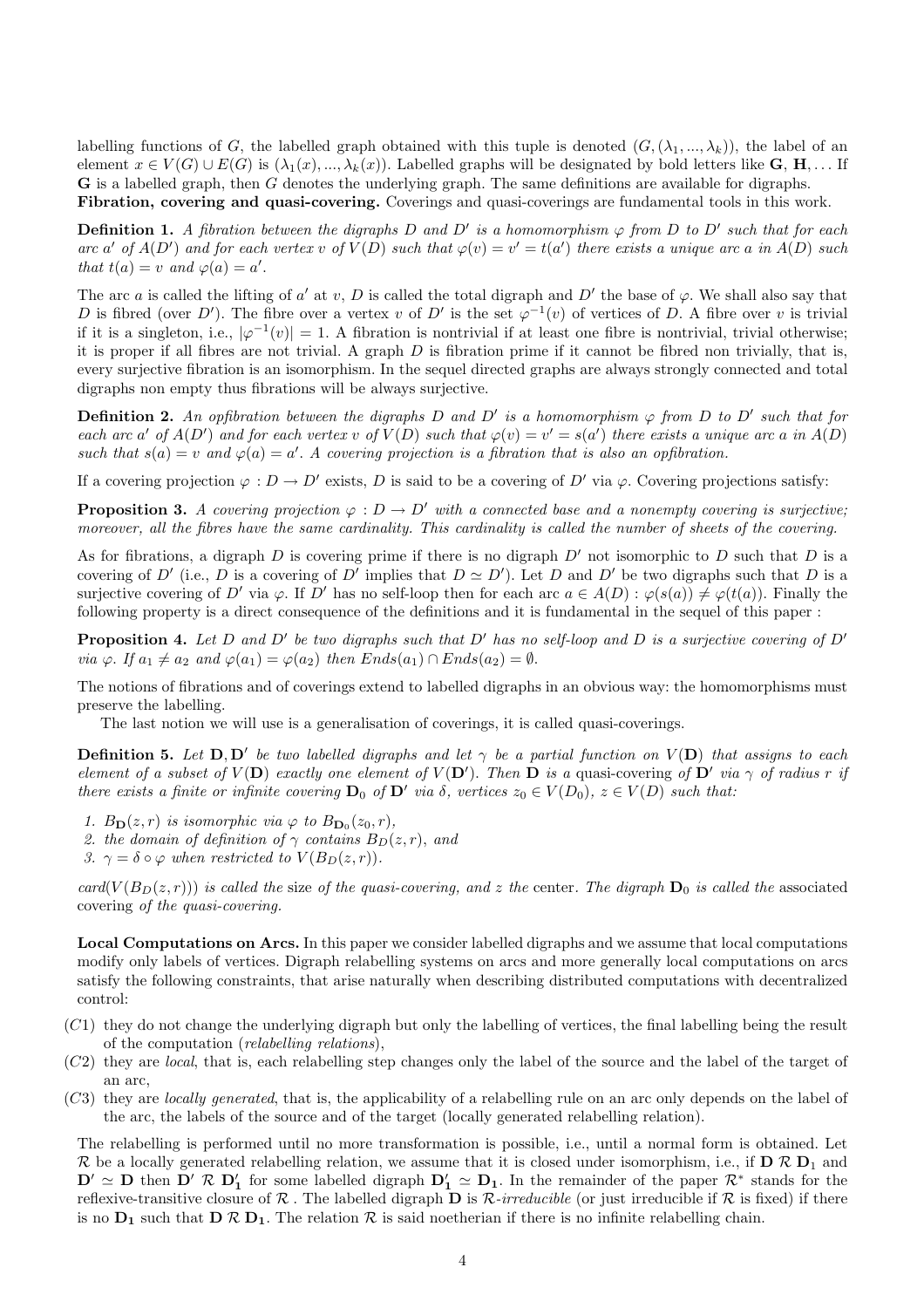## 3 From Asynchronous Message Passing to Local Computations on Arcs

The model. Our model follows standard models for distributed systems given in [AW04,Tel00]. The communication model is a point-to-point communication network which is represented as a simple connected undirected graph where vertices represent processes and two vertices are linked by an edge if the corresponding processes have a direct communication link. Processes communicate by message passing, and each process knows from which channel it receives a message or it sends a message. An edge between two vertices  $v_1$  and  $v_2$  represents a channel connecting a port i of  $v_1$  to a port j of  $v_2$ . Let  $\nu$  be the port numbering function, we assume that for each vertex u and each adjacent vertex v,  $\nu_u(v)$  is a unique integer belonging to [1, deg(u)]. We consider the asynchronous message passing model: processes cannot access a global clock and a message sent from a process to a neighbour arrives within some finite but unpredictable time.

From Undirected Labelled Graphs to Labelled Digraphs. The construction presented in this section may appear technical nevertheless the intuition is very natural and simple, and it is illustrated in Figure 1. A first approximation of a network, with knowledge about the structure of the underlying graph, is a simple labelled graph  $\mathbf{G} = (V(\mathbf{G}), E(\mathbf{G}))$ . We associate to this undirected labelled graph a labelled digraph  $\mathbf{\widetilde{G}} = (V(\mathbf{\widetilde{G}}), A(\mathbf{\widetilde{G}}))$ defined in the following way.



Fig. 1. We adopt the following notation conventions for vertices of  $(G, \kappa_G, \nu_G)$ . A black-circle vertex corresponds to the label process, a square vertex corresponds to the label send, a diamond vertex corresponds to the label transmission, and a double-square vertex corresponds to the label receive.

Let u and v be two adjacent vertices of G. We associate to the edge  $\{u, v\}$  the set  $V_{\{u, v\}}$  of 6 vertices denoted :  $\{outbuf(u,v),t(u,v),inbuf(u,v),outbuf(v,u),t(v,u),inbuf(v,u)\}$ , and the set  $A_{\{u,v\}}$  of 8 arcs equals to:  $\{(u, outbuf(u, v)),(outbuf(u, v), t(u, v)),(t(u, v), inbuf(u, v)),$ 

 $(\text{inbuf}(u, v), v), (v, \text{outbuf}(v, u)), (\text{outbuf}(v, u), t(v, u)), (t(v, u), \text{inbuf}(v, u)), (\text{inbuf}(v, u), u)\}.$ 

Finally,  $V(\overleftrightarrow{\mathbf{G}}) = V(G) \cup (\bigcup$  $\bigcup_{\{u,v\}\in E(G)} V_{\{u,v\}}$  and  $A(\overleftrightarrow{\mathbf{G}}) = \bigcup_{\{u,v\}\in E(G)} V_{\{u,v\}}$  $\bigcup_{\{u,v\} \in E(G)} A_{\{u,v\}}.$ 

The arc  $(u, outbuf(u, v))$  is denoted  $out(u, v)$ , receiver $(out(u, v))$  is the vertex v, and the arc  $(inbuf(v, u), u)$  is denoted by  $in(v, u)$ .

If  $\mathbf{G} = (G, \lambda)$  then  $\overleftrightarrow{\mathbf{G}} = (\overleftrightarrow{G}, \lambda_{\overrightarrow{G}})$  where  $\lambda_{\overrightarrow{G}}(v) = \lambda(v)$  for each  $v \in V(G)$ .

We need to memorize the meaning (semantic) of vertices thus we label vertices of  $\overleftrightarrow{G}$  with a labelling function  $\kappa$ , the set of labels is: {process, send, receive, transmission},

 $\mathcal{L}$  if a vertex x of  $V(\vec{G})$  corresponds to a vertex u of  $V(G)$  then  $\kappa(x) =$  **process**,

- if a vertex x of  $V(\overrightarrow{G})$  corresponds to a vertex of the form  $outbuf(u,v)$  then  $\kappa(x) =$  send,

- if a vertex x of  $V(\vec{G})$  corresponds to a vertex of the form  $inbut(u, v)$  then  $\kappa(x)$  = **receive**,

- if a vertex x of  $V(\vec{G})$  corresponds to a vertex of the form  $t(u, v)$  then  $\kappa(x) =$  **transmission**. Using the label neutral,  $\kappa$  is extended to  $(V(\vec{G}), A(\vec{G}))$ .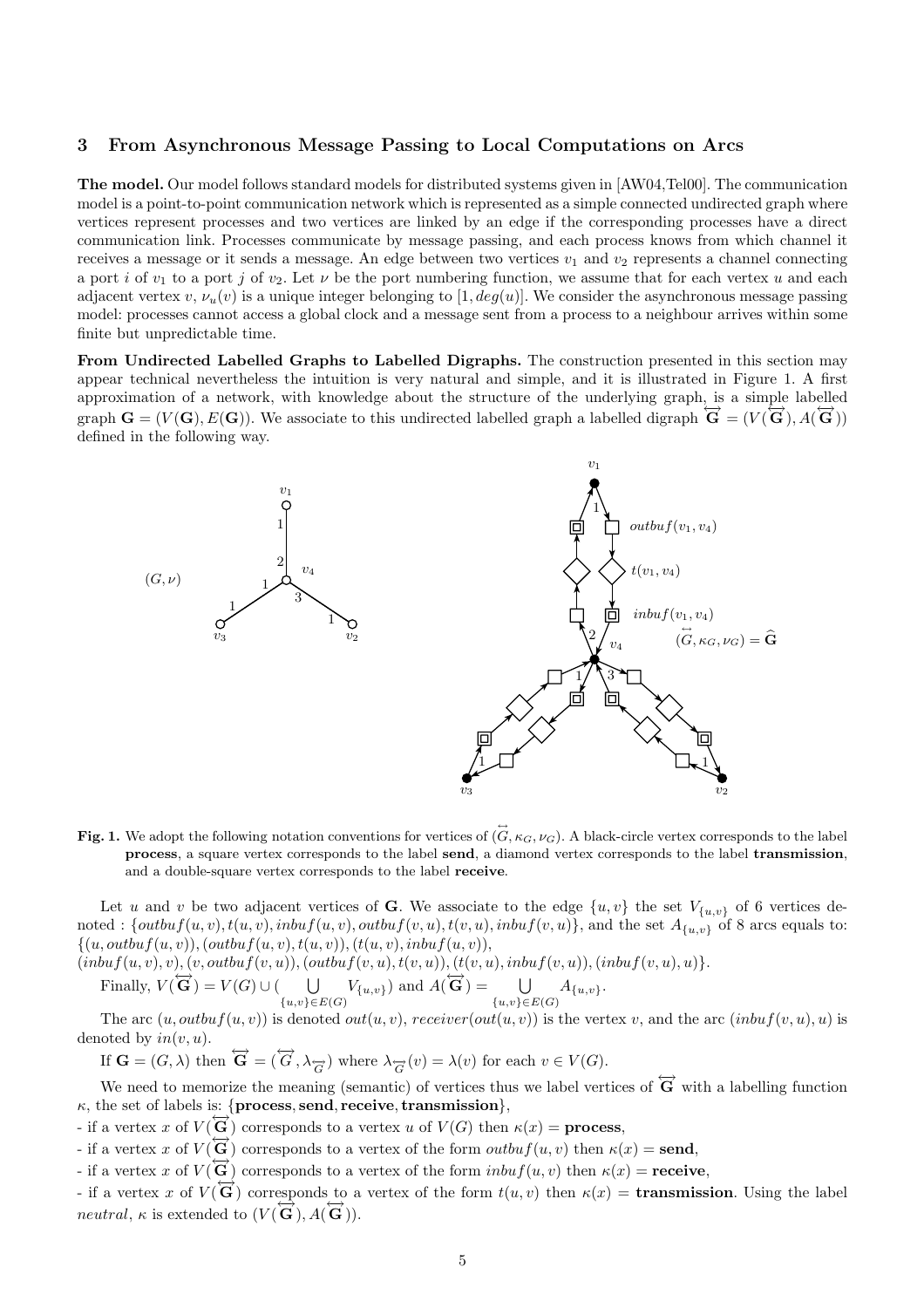Two adjacent vertices of  $(\overleftrightarrow{\mathbf{G}}, \kappa)$  have different labels thus if the digraph  $(\overleftrightarrow{\mathbf{G}}, \kappa)$  is a covering of a digraph D then D has no self-loop.

Port Numbering and Symmetric Port Numbering. We can notice, that for a digraph  $(\overline{G}, \kappa)$ , if we consider a vertex x labelled **process** then  $deg^+(x) = deg^-(x)$ . Each process knows from which channel it receives a message or it sends a message, that is, each process assigns numbers to its ports. Thus we consider the labelling  $\nu$  of the arcs of  $(\vec{G}, \kappa)$  coming into or going out of vertices labelled **process** such that for each vertex x labelled **process** the restriction of  $\nu$  assigns to each outgoing arc a unique integer of [1,  $deq^+(x)$ ] and assigns to each arc coming into a unique integer of  $[1, deg^-(x)]$ , such a labelling is a local enumeration of arcs incident to **process** vertices (it corresponds to the port numbering). This enumeration is symmetric, i.e.,  $\nu$  verifies for each arc of the form  $out(u, v) : \nu(out(u, v)) = \nu(in(v, u));$  this condition is called the symmetry of the port numbering (or equivalently of  $\nu$ ). Such a port numbering is said symmetric. As usual, using the special label *neutral*,  $\nu$  is considered as a labelling function of  $(\vec{G}, \kappa)$ . The hypothesis of the symmetry of the port numbering is done in [YK96] and it corresponds to the complete port awareness model in [BCG+96]. In the sequel,  $(\overleftrightarrow{\mathbf{G}}, \kappa, \nu)$  is denoted by  $\hat{\mathbf{G}}$ .

Basic Instructions. As in [YK96] (see also [Tel00] pp. 45-46), we assume that each process, depending on its state, either changes its state, or receives a message via a port or sends a message via a port. Let Inst be this set of instructions. This model is equivalent to the model of local computations on arcs with respect to the initial labelling as it is depicted in the following remark.

Remark 6. Let **G** be a labelled graph equipped with a port numbering  $\nu$ , let  $\hat{G}$  be the labelled digraph obtained from G, this labelled digraph enables to encode the following events using local computations on arcs:

- an internal event "a process changes its state" can be encoded by a relabelling rule concerning a vertex labelled process,
- $-$  a send event "the process x sends a message via the port i" can be encoded by a relabelling rule concerning an arc of the form  $(x, y)$  with  $\kappa(x) =$  process,  $\kappa(y) =$  send and  $\nu((x, y)) = i$ ,
- $-$  a receive event "the process y receives a message via the port i" can be encoded by a relabelling rule concerning an arc of the form  $(x, y)$  with  $\kappa(x) =$  **receive**,  $\kappa(y) =$  **process** and  $\nu((x, y)) = i$ ,
- an event concerning the transmission control can be encoded by a relabelling rule concerning an arc of the form  $(x, y)$  or  $(y, z)$  with  $\kappa(x) = \text{send}, \kappa(y) = \text{transmission}$  and  $\kappa(z) = \text{receive}$ .

Remark 7. *i* From now one will speak indistinctly of distributed algorithm encoded in the asynchronous message passing model on the labelled graph  $G$  equipped with a port numbering  $\nu$  or of a distributed algorithm encoded using local computations on arcs on the labelled digraph  $\hat{G}$ .

# 4 A Mazurkiewicz-like Algorithm

In this section, we recall the algorithm  $M$  inspired by [Maz97] and described in [CM05] and we prove that we can interpret the mailbox of a vertex v at a step i of the computation as a graph  $\mathbf{H}_i$  such that  $\hat{\mathbf{G}}$  is a quasi-covering of  $\mathbf{H}_{i}$ . Furthermore when the algorithm has reached the final labelling all the vertices compute the same graph  $\mathbf{H}_{i}$ and  $G$  is a covering of  $H$ .

**Description of M.** We first give a general description of the algorithm  $M$  applied to a labelled graph  $G$  equipped with a port numbering v. We assume that **G** is connected. Let  $\mathbf{G} = (G, \lambda)$  and consider a vertex  $v_0$  of G, and the set  $\{v_1, ..., v_d\}$  of neighbours of  $v_0$ . During the computation, each vertex  $v_0$  will be labelled by a pair of the form  $(\lambda(v_0), c(v_0))$ , where  $c(v_0)$  is a triple  $(n(v_0), N(v_0), M(v_0))$  representing the following information obtained during the computation (formal definitions are given below):  $n(v_0) \in \mathbb{N}$  is the *number* of the vertex  $v_0$  computed by the algorithm,  $N(v_0) \in \mathcal{N}$  is the local view of  $v_0$ , this view can be either empty or it is a set of the form:  $\{(n(v_i), p_{s,i}, p_{r,i}), \lambda(v_i)) | 1 \leq i \leq d\}, M(v_0) \subseteq L \times \mathbb{N} \times \mathcal{N}$  is the mailbox of  $v_0$  containing the whole information received by  $v_0$  at previous computation steps. Let  $(((n(v_i), p_{s,i}, p_{r,i}), \lambda(v_i))1 \leq i \leq d)$  be the local view of  $v_0$ . For each i,  $(n(v_i), p_{s,i}, p_{r,i})$  encodes a neighbour  $v_i$  of  $v_0$ , where:  $n(v_i)$  is the number of  $v_i$ ,  $v_i$  has sent its number to  $v_0$  via the port  $p_{s,i}$ , and  $v_0$  has received this message via the port  $p_{r,i}$ . Each vertex v gets information from its neighbours via messages and then attempts to calculate its own number  $n(v)$ , which will be an integer between 1 and  $|V(G)|$ . If a vertex v discovers the existence of another vertex u with the same number, then it compares its own label and its own local view with the label and the local view of  $u$ . If the label of  $u$  or the local view of  $u$  is "stronger", then v chooses another number. Each new number, with its local view, is broadcasted again over the network. At the end of the computation, it is not guaranteed that every vertex has a unique number, unless the graph is covering prime. However, all vertices with the same number will have the same label and the same local view.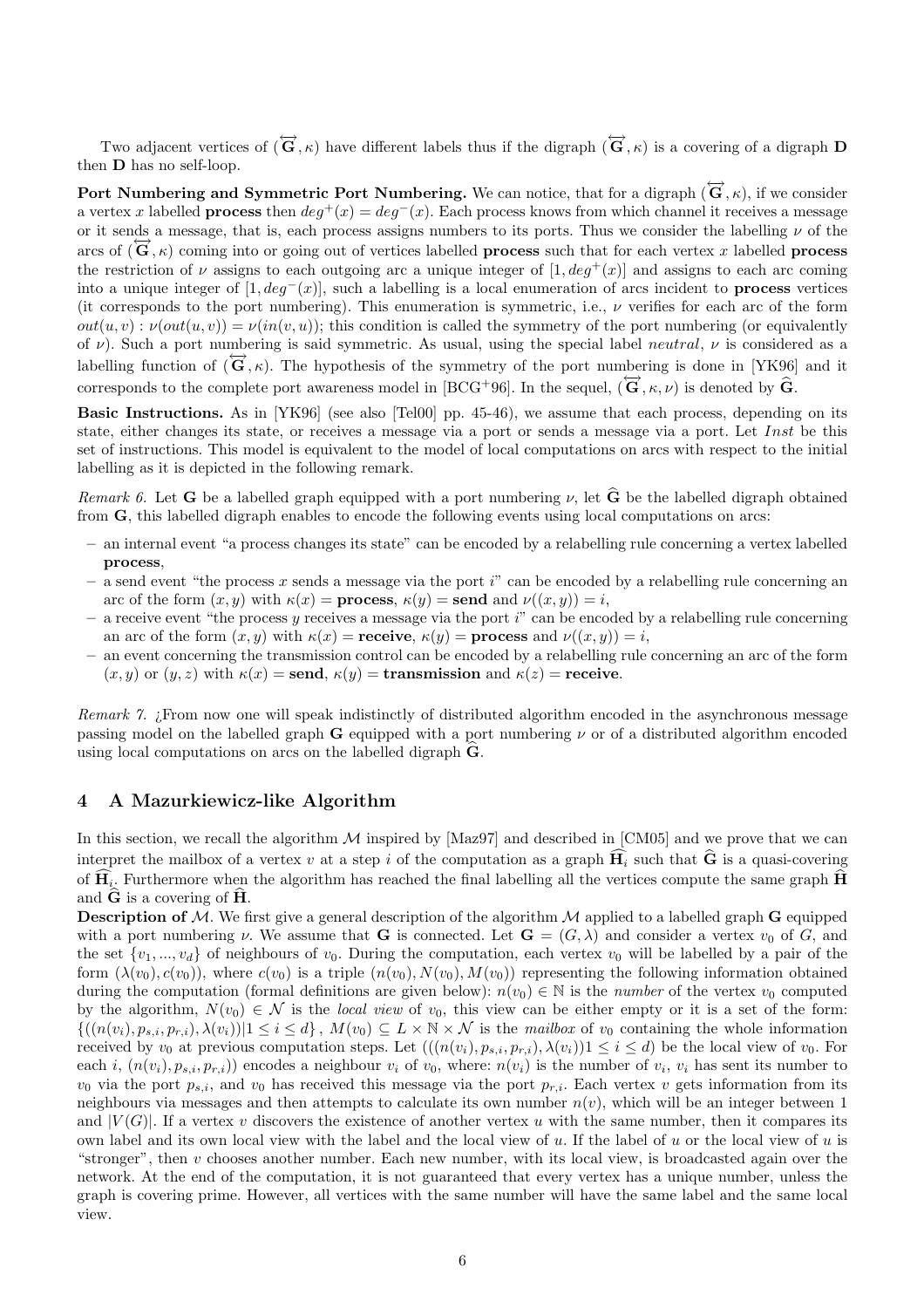Algorithm 1: The algorithm  $M$ 

Var :  $n(v_0)$  : integer init 0;  $N(v_0)$ : set of local view init  $\emptyset$ ; N : set of local view ;  $M(v_0)$ : mailbox init  $\emptyset$ ;  $M, M_a$ : mailbox;  $\lambda(v_0), c_a, l$ : element of L;  $i, x, p, q, n_a$ : integer;  $\mathbf{I}_0$ :  $\{n(v_0) = 0$  and no message has arrived at  $v_0$ } begin  $n(v_0) := 1;$  $M(v_0) := \{(\lambda(v_0), 1, \emptyset)\};$ for  $i := 1$  to  $deg(v_0)$  do send $\lt (n(v_0), M(v_0)), i > \text{via port } i$ ; end  $\mathbf{R}_0$ : {A message  $\langle (n_a, M_a) \rangle$ ,  $p >$  has arrived at  $v_0$  from port q} begin  $M := M(v_0);$  $M(v_0) := M(v_0) \cup M_a;$ if  $((x, p, q) \notin N(v_0)$  for some x) then  $N(v_0) := N(v_0) \cup \{(n_a, p, q)\};$ if  $((x, p, q) \in N(v_0)$  for some  $x < n_a)$  then  $\begin{array}{l}\n\Box\n\end{array}\n\begin{bmatrix}\n\chi(v_0), \chi(v_0) \\
\chi(v_0)\n\end{bmatrix} = (N(v_0) \setminus \{(x, p, q)\}) \cup \{(n_a, p, q)\};\n\end{array}$ if  $(n(v_0) = 0)$  or  $(n(v_0) > 0$  and there exists  $(l, n(v_0), N) \in M(v_0)$  such that  $(\lambda(v_0) <_L l)$  or  $((\lambda(v_0) = l)$ and  $(N(v_0) \prec N))$  then  $n(v_0) := 1 + \max\{n \in \mathbb{N} \mid (l, n, N) \in M(v_0) \text{ for some } l, N\};$  $M(v_0) := M(v_0) \cup \{ (\lambda(v_0), n(v_0), N(v_0)) \};$ if  $(M(v_0) \neq M)$  then **for**  $(i := 1 \text{ to } deg(v_0))$  do send  $\lt (n(v_0), M(v_0)), i > \text{via port } i;$ end

An Order on Local Views. We assume for the rest of this paper that the set of labels L is totally ordered by  $\leq_L$ . Consider a vertex v such that the local view  $N(v) \in \mathcal{N}$  is the set  $\{(n_1, p_{s,1}, p_{r,1}), (n_2, p_{s,2}, p_{r,2}), \ldots, (n_d, p_{s,d}, p_{r,d})\}.$ 

We assume that for each  $i < d$ ,  $(n_{i+1}, p_{s,i+1}, p_{r,i+1}) <_{Lex} (n_i, p_{s,i}, p_{r,i})$  where  $\lt_{Lex}$  denotes the usual lexical order. We say that  $((n_1, p_{s,1}, p_{r,1}), (n_2, p_{s,2}, p_{r,2}), \ldots, (n_d, p_{s,d}, p_{r,d}))$  is the ordered representation  $N_>(v_0)$  of the local view of  $v_0$ . Let  $\mathcal{N}_>$  be the set of such ordered tuples. We define a total order  $\prec$  on  $\mathcal{N}_>$  using the alphabetical order that induces naturally a total order on N. This order can also be defined on N as follows:  $N_1 \prec N_2$  if the maximal element for the lexical order  $\langle_{Lex}$  of the symmetric difference  $N_1 \triangle N_2 = N_1 \cup N_2 \setminus N_1 \cap N_2$  belongs to  $N_2$ . If  $N(u) \prec N(v)$ , then we say that the local view  $N(v)$  of v is stronger than the one of u.

**The Final Labelling.** Let  $\mathbf{G} = (G, \lambda)$  be a connected labelled graph with the port numbering  $\nu$ . If v is a vertex of G then the label of v after a run  $\rho$  of M is denoted  $(\lambda(v), c_{\rho}(v))$  with  $c_{\rho}(v) = (n_{\rho}(v), N_{\rho}(v), M_{\rho}(v))$  and  $(\lambda, c_{\rho})$ denotes the final labelling. Finally  $M$  verifies:

**Proposition 8.** Any run  $\rho$  of M on  $\mathbf{G} = (G, \lambda)$ , a connected labelled graph with the port numbering  $\nu$ , terminates and yields a final labelling  $(\lambda, c_o)$  verifying the following conditions for all vertices v, v' of G:

- 1. there exists an integer  $k \leq V(G)$  such that  $\{n_o(v) \mid v \in V(G)\} = [1, k].$
- 2.  $M_{\rho}(v) = M_{\rho}(v')$ .
- 3.  $(\lambda(v), n_{\rho}(v), N_{\rho}(v)) \in M_{\rho}(v').$
- 4. Let  $(l, n, N) \in M_\rho(v')$ . Then  $\lambda(v) = l$ ,  $n_\rho(v) = n$  and  $N_\rho(v) = N$  for some vertex v if and only if there is no triple  $(l', n, N') \in M_\rho(v')$  with  $l <_L l'$  or  $(l = l'$  and  $N \prec N'$ .
- 5.  $n_{\rho}(v) = n_{\rho}(v')$  implies  $(\lambda(v) = \lambda(v')$  and  $N(v) = N(v')$ .

For a mailbox M, we define the graph of the "strongest" vertices as follows. First, for  $l \in L, n \in \mathbb{N}, N \in$  $\mathcal{N}, M \subseteq L \times \mathbb{N} \times \mathcal{N}$ , we define the predicate Strong $(l, n, N, M)$  that is true if there is no  $(l', n, N') \in M$  verifying

$$
l < l' \text{ or } (l = l' \text{ and } N \prec N').
$$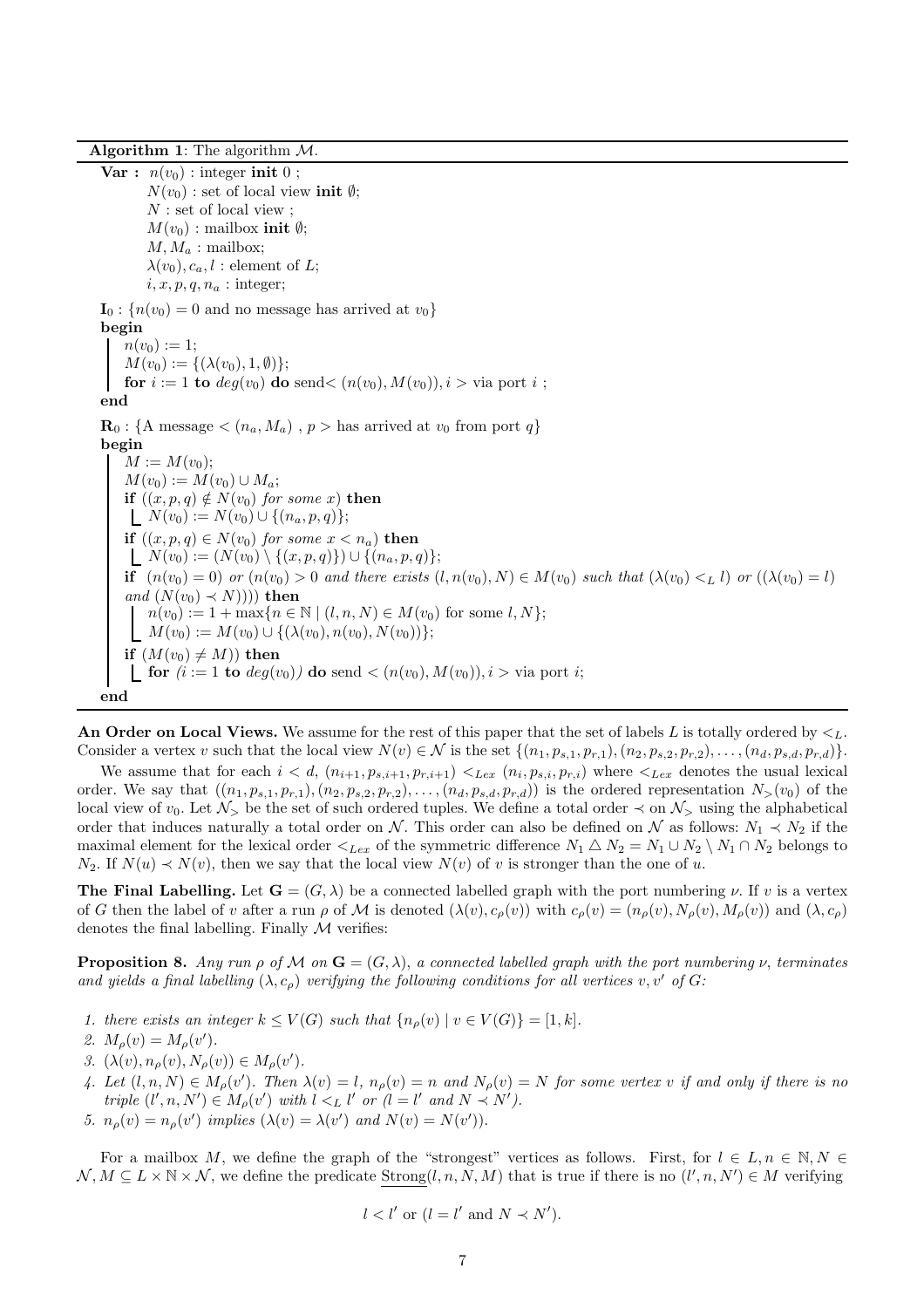The digraph  $H_M$  of strongest vertices of M is then defined by

$$
V(H_M) = \{ n \mid \exists N, l : \text{Strong}(l, n, N, M) \},\newline A(H_M) = \{ a = (n, p, q, n') \text{ with } s(a) = n, t(a) = n', Sym(a) = (n', q, p, n) \mid \exists N, l \text{ s.t. Strong}(l, n, N, M), \text{ and } \exists p, q \text{ s.t. } (n', p, q) \in N \}.
$$

We also define a labelling on this digraph by  $\lambda_M(n) = l$ , with  $Strong(n, l, N, M)$  for some N.

The uniqueness of this definition comes from the definition of Strong and from Theorem 8.5.

Let  $\rho$  be a run of M. Then  $(H_{M_{\rho}(u)}, \lambda_{M_{\rho}(u)})$  does not depend on u by Theorem 8.2. We then define  $\rho(\mathbf{G}) =$  $(H_{M_{\rho}(u)}, \lambda_{M_{\rho}(u)})$ , for any vertex u. The labelling defined also a canonical port numbering denoted  $\nu_{\rho}$ . Finally, we have:

**Proposition 9.** For a given execution  $\rho$  of Mazurkiewicz algorithm, we have

$$
V(\rho(\mathbf{G})) = \{n_{\rho}(v)|v \in V(G)\},\
$$

$$
A(\rho(\mathbf{G})) = \{ (n_{\rho}(v), p, q, n_{\rho}(w)) | \{v, w\} \in E(G) \},
$$

and it is equipped with the port numbering  $\nu<sub>o</sub>$  induced by the labelling.

Remark 10. Before we emphasize the role of  $\rho(G)$ , note that  $\rho(G)$  can be locally computed by every vertex, and that the graph depends only on the label  $M<sub>o</sub>$ .

The next proposition states that we can see a run of  $M$  as computing a graph covered by  $\hat{G}$ . Conversely, every graph covered by  $G$  can be obtained by a run of the algorithm.

**Proposition 11.** Let **G** be a labelled graph equipped with a port numbering  $\nu$ .

- 1. For all runs  $\rho$  of M,  $\hat{G}$  is a covering of  $\rho(\widehat{G})$ .
- 2. (completeness) For all H such that  $\hat{G}$  is a covering of  $\hat{H}$ , there exists a run  $\rho$  such that  $\hat{H} \simeq \widehat{\rho(G)}$ .

If the underlying graph is covering-minimal, then  $\widehat{\rho(G)}$  is an isomorphic copy of  $\widehat{G}$ . This copy can be computed from their mailbox by any vertex, providing a "map" – with numbers of identification – of the underlying network. Thus, on minimal networks, the algorithm of Mazurkiewicz can actually be seen as a *cartography algorithm*.

Interpretation of the Mailboxes at the Step  $i$ . The previous results concern the interpretation of the final mailboxes. Now, we consider a relabelling chain  $(G_i)_{0 \leq i}$ . For a given i and a given vertex v we prove that it is possible to interpret the label of v in  $\mathbf{G}_i$  as a graph quasi-covered by  $\mathbf{G}_i$ . We recall notation. Let  $\mathbf{G}$  be a labelled graph equipped with a port numbering. Let  $\rho$  be a run of the Mazurkiewicz algorithm and let  $(G_i)_{0\leq i}$  be a chain associated to  $\rho$  with  $(\mathbf{G}_0 = \mathbf{G})$ . If v is a vertex of G then the label of v at step i is denoted by  $(\lambda(v), c_i(v)) =$  $(\lambda(v), (n_i(v), N_i(v), M_i(v)))$ . Using the interpretation of the previous section by defining Strong $(M_i(v))$ , this label enables in some cases the reconstruction of the graph  $\mathbf{H}_{M_i(v)}$ . We note

$$
\mathbf{H}_{i}(v) = \begin{cases} \mathbf{H}_{M_{i}(v)} \text{if it is defined and } (n_{i}(v), \lambda(v), N_{i}(v)) \in \underline{\text{Strong}}(M_{i}(v)) \\ \bot \text{ otherwise.} \end{cases}
$$
(1)

We prove that  $\widehat{\mathbf{G}_i}$  is a quasi-covering of  $\widehat{\mathbf{H}_i(v)}$ . First, we need a definition:

**Definition 12.** Let  $(G_i)_{0\leq i}$ , be a relabelling chain obtained with the Mazurkiewicz algorithm and let v be a vertex. We associate to the vertex v and to the step i the integer  $r_{agree}^{(i)}(v)$  being the maximal integer bounded by the diameter of **G** such that any vertex w of  $B(v, r_{agree}^{(i)}(v))$  verifies:  $\mathbf{H}_i(v) = \mathbf{H}_i(w)$ .

Now we can state the main result of this section:

**Theorem 13.** Let  $(G_i)_{0\leq i}$ , be a relabelling chain obtained with the Mazurkiewicz algorithm and let v be a vertex. The graph  $\widehat{\mathbf{G}_i}$  is a quasi-covering of  $\widehat{\mathbf{H}_i(v)}$  centered on v of radius  $r_{agree}^{(i)}(v)$ .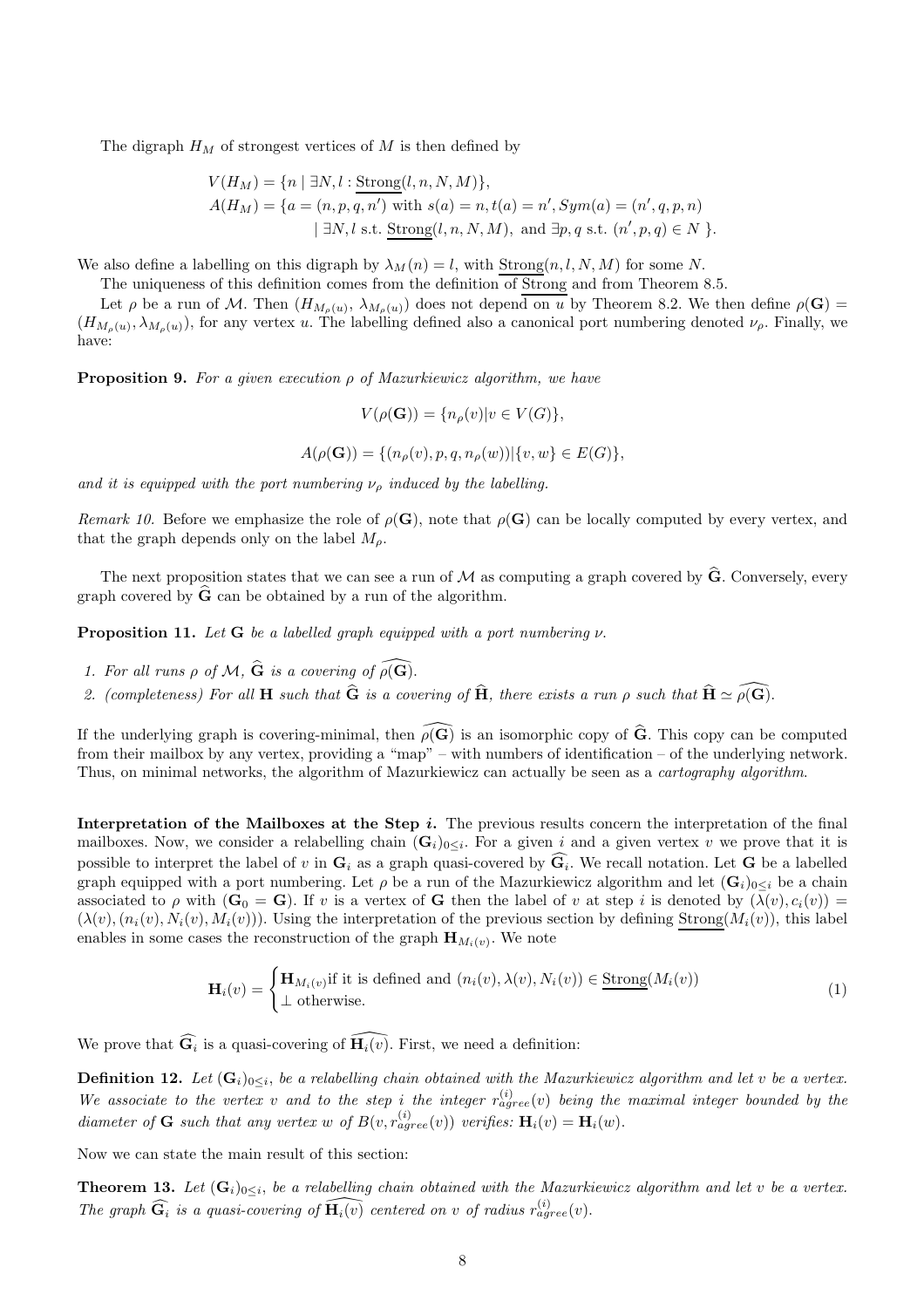## 5 An Algorithm to Detect Stable Properties

In this section we describe a generalisation of the algorithm by Szymanski, Shy and Prywes (the SSP algorithm for short) [SSP85]. We consider a distributed algorithm which terminates when all processes reach their local termination conditions. Each process is able to determine only its own termination condition. The SSP algorithm detects an instant in which the entire computation is achieved.

We present here a generalization of the hypothesis under which the SSP rules are run. For every vertex  $v$ , the value of  $P(v)$  is no more a boolean and can have any value which depends on the label (state) of v denoted by state(v). Hence, we do not require each process to determine when it reachs its own termination condition. Moreover the function P must verify the following property: for any  $\alpha$ , if  $P(\text{state}(v))$  has the value  $\alpha$  ( $\alpha \neq \perp$ ) and changes to  $\alpha' \neq \alpha$  then it can not be equal to  $\alpha$  at an other time. In other words, under this hypothesis, the function is constant between two moments where it has the same value (different from ⊥). We say that the function P is value-convex. We extend the SSP rules and we shall denote by GSSP this generalisation. In GSSP, the counter of v is incremented only if P is constant on the ball  $B(v)$ . As previously, every underlying rule that computes in particular  $P(\text{state}(v))$ , has to be modified in order to eventually reinitialize the counter. Initially  $a(v) = -1$  for all vertices. The GSSP rule modifies the counter a.

Algorithm 2: Algorithm GSSP. Var :  $a(v_0)$  : integer init -1;  $t_{v_0}[i]$  : integer **init** -1 for each port i of  $v_0$ ;  $val_{v_0}[i]$ : value **init**  $\perp$  for each port *i* of  $v_0$ ;  $i, j, x, temp: integer;$  $\mathbf{C}_0$ : {A new value  $P(\texttt{state}(v_0)) = \perp$  is computed} begin  $a(v_0) := -1$ ; for  $i := 1$  to  $deg(v_0)$  do send $\lt \perp, -1 > \text{via port } i$ ; end  $C_1$ : {A new value  $P(\text{state}(v_0))$  different from  $\perp$  is computed} begin  $a(v_0) := 0;$ if  $(P(state(v_0))$  is equal to  $val_{v_0}[i]$  for each port i) then  $a(v_0) := 1;$ for  $i := 1$  to  $deg(v_0)$  do send<  $P(\text{state}(v_0)), a(v_0) > \text{via port } i$ ; end  $\mathbf{C}_2$ : {A message  $\langle \alpha, x \rangle$  has arrived at  $v_0$  from port j} begin  $val_{v_0}[j] := \alpha;$  $t_{v_0}[j] := x;$  $temp := a(v_0);$ if  $(P(\text{state}(v_0)) \neq \bot \text{ is equal to } val_{v_0}[i]$  for each port i) then  $a(v_0) := 1 + Min\{t_{v_0}[i] \mid i \text{ is a port of } v_0\};$ if  $temp \neq a(v_0)$  then **for**  $i := 1$  to  $deg(v_0)$  do send  $\lt P(\text{state}(v_0)), a(v_0) > \text{via port } i$ ; end

We shall now use the following notation. Let **G** be a labelled graph equipped with a port numbering  $\nu$ . Let  $(\mathbf{G}_i)_{0\leq i}$  be a relabelling chain associated to an execution of the GSSP algorithm. We denote by  $a_i(v)$  (resp.  $P_i(\texttt{state}(v))$  the value of the counter (resp. of the function) associated to the vertex v of  $\mathbf{G}_i$ . According to the definition of the GSSP rule, we remark that for every vertex  $v, a(v)$  can be increased, at each step, by 1 at most and that if  $a(v)$  increases from h to  $h + 1$ , that means that at the previous step, all the neighbours w of v were such that  $a(w) \geq h$  and  $P(\text{state}(w)) = P(\text{state}(v))$ . Now we give the fundamental property of GSSP algorithm.

Lemma 14 (GSSP). Consider an execution of the GSSP algorithm under the hypothesis that the function P is value-convex. For all j, for all v, there exists  $i \leq j$  such that for all  $w \in B(v, \lfloor \frac{a_j(v)}{3} \rfloor)$  $\frac{(v)}{3}$ ]),  $P_i(\textit{state}(w)) = P_j(\textit{state}(v)).$ 

#### 5.1 Mazurkiewicz Algorithm  $+$  GSSP algorithm  $=$  Maximal Common Knowledge

The main idea in this section is to use the GSSP algorithm in order to compute, in each node, the radius of stability of  $M$ . In other words, each node u will know how far other nodes agree with its reconstructed graph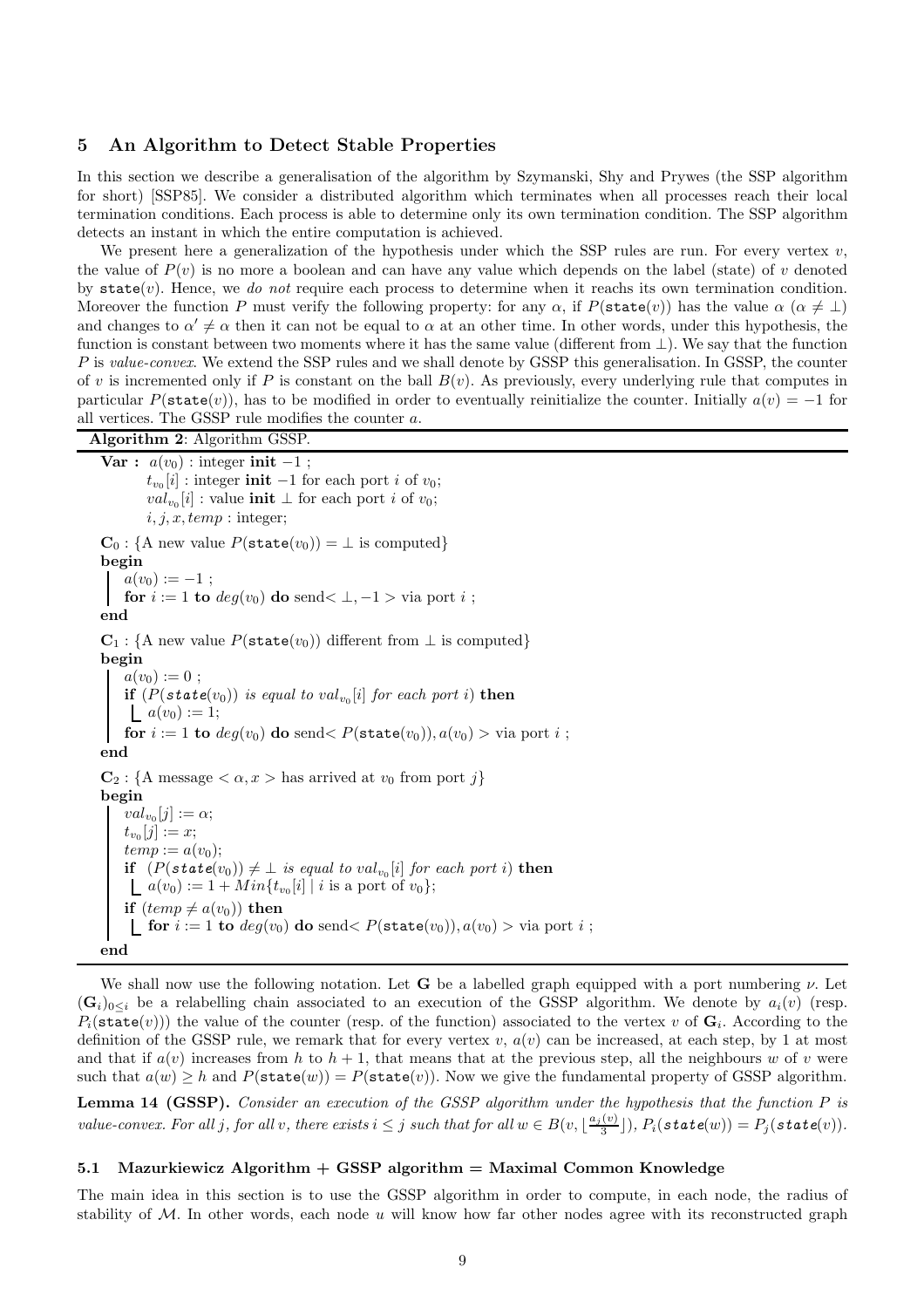$\mathbf{H}_{M(u)}$ . Let  $\mathbf{G} = (G, \lambda)$  be a labelled graph equipped with a port numbering, let  $(\mathbf{G}_i)_{0 \leq i}$  be a relabelling chain associated to a run of Mazurkiewicz' Algorithm on the graph G. The vertex  $v$  of  $G_i$  is associated to the label  $(\lambda(v), (n_i(v), N_i(v), M_i(v)))$ . Using the interpretation of Section 4, this labelling enables to compute the maximal common knowledge for all vertices.

Let's consider the algorithm obtained by adding to each rule of the Mazurkiewicz algorithm, the calculus of  $\mathbf{H}_{i}(v)$  on each node v and the modifications for the GSSP rule.

We note AS the merging of the two algorithms. The output of AS on the node v is  $\langle H_i(v), a_i(v) \rangle$ . ¿From Lemma 14 and Theorem 13, the main property of the computation of  $\mathcal{AS}$  is:

Theorem 15 (quasi-covering progression). At all step j, for all vertex v, the output of  $AS$  on v is a couple  $\langle \mathbf{H}_j(v), a_j(v) \rangle$  such that if  $\mathbf{H}_j \neq \bot$ , then there exists a previous step  $i < j$ , such that  $\widehat{\mathbf{G}}_i$  is a quasi-covering of  $\widehat{\mathbf{H}_{i}(v)}$  of center v and of radius  $\lfloor \frac{a_{j}(v)}{3} \rfloor$ .

And as the underlying Mazurkiewicz Algorithm is always terminating, we have that the value of **H** will stabilize with *a* going to the infinite.

Finally, and considering the previous theorem, we note  $r^t = \lfloor \frac{a_j(v)}{3} \rfloor$ , the *radius of trust* for the algorithm AS.

# 6 Termination Detection

## 6.1 Some Definitions

As it is said in Remark 7 distributed algorithm is synonymous with local computations on arcs.

First, we recall from the previous section: let  $R$  be a locally generated relabelling relation, let  $D$  a labelled digraph, we say that **D** is an irreducible configuration modulo  $\mathcal{R}$  if **D** is a  $\mathcal{R}$ -normal form, i.e., no further step with  $\mathcal{R}$  is possible (DRD' holds for no D').

Irreducibility with respect to a relabelling relation yields a notion of implicit termination : the computation has ended – no more relabelling rule can be applied – but no node is aware of the termination. On the other hand, one shall ask a node to be aware of the termination of the algorithm. We consider two kinds of terminations :

 $-$  Termination of the algorithm but without detection : *implicit termination*.

– The nodes know when all other nodes have computed their final output value. Due to the asynchronous aspect of distributed computations, there is still some *observational* computations that are going on. This is the *observed* termination detection as when termination is detected, some observation computations are not necessarily terminated; it is called usually explicit termination.

We give the formal definition of the observed termination detection for digraphs relabelling systems. In order to have a unified presentation, we restrict ourselves to "normalized relabelling systems" w.l.o.g.

**Definition 16.** A normalized labelled digraph  $D$  is a labelled digraph whose labelling is of the form (mem, out, term).

A normalized relabelling system  $R$  is a digraph relabelling system on normalized digraphs where : mem can be used in preconditions and relabelled, out is only relabelled, term is only relabelled and has a value in  $\{\perp, \text{TERM}\}.$ We also use the following convention : if the initial labelled digraph is  $D = (D, in)$  then it is implicitly extended to the normalized labelling  $(D, (in, \perp, \perp))$ . The initial value of mem is therefore given by in.

All digraphs are labelled digraphs and are now all considered to be normalized. All relabelling relations are relabelling relations of normalized labelled digraphs. We also use the following notations. Let  $D$  and  $D'$  be some given normalized digraphs then, for any vertex  $u \in \mathbf{D}$  (resp.  $\in \mathbf{D}'$ ), for any  $\mathbf{x} \in \{\texttt{mem}, \texttt{out}, \texttt{term}\}, \mathbf{x}(u)$  (resp.  $\mathbf{x}'(u)$ ) is the x component of u in  $\bf{D}$  (resp.  $\bf{D}'$ ). This presentation will find its justifications with the following definitions.

For the implicit termination, there is no detection mechanism. Hence term is not used. If the underlying distributed algorithm is aimed at the computation of a special value, we will, in order to distinguish this value from the intermediate computed values, only look the special purpose component out. As there is no detection of termination, this label is written all over the computation. It becomes significant only when the digraph is irreducible, but no node knows when this happens.

Now we give the definition of the observed termination detection.

**Definition 17.** Let  $\mathcal F$  be a family of labelled digraphs. A digraph relabelling relation  $\mathcal R$  has an observed termination detection  $(OTD)$  on  $\mathcal F$  if :

17.*i*  $\mathcal{R}$  is noetherian on  $\mathcal{F}$ ,

17.ii the term component of  $\mathcal{R}\text{-irreducible digraphs}$  is equal to TERM,

17.iii for all digraphs  $D, D' \in \mathcal{F}$  such that  $D \mathcal{R}^* D'$ , if there exists a vertex u such that  $term(u) = Term$ , then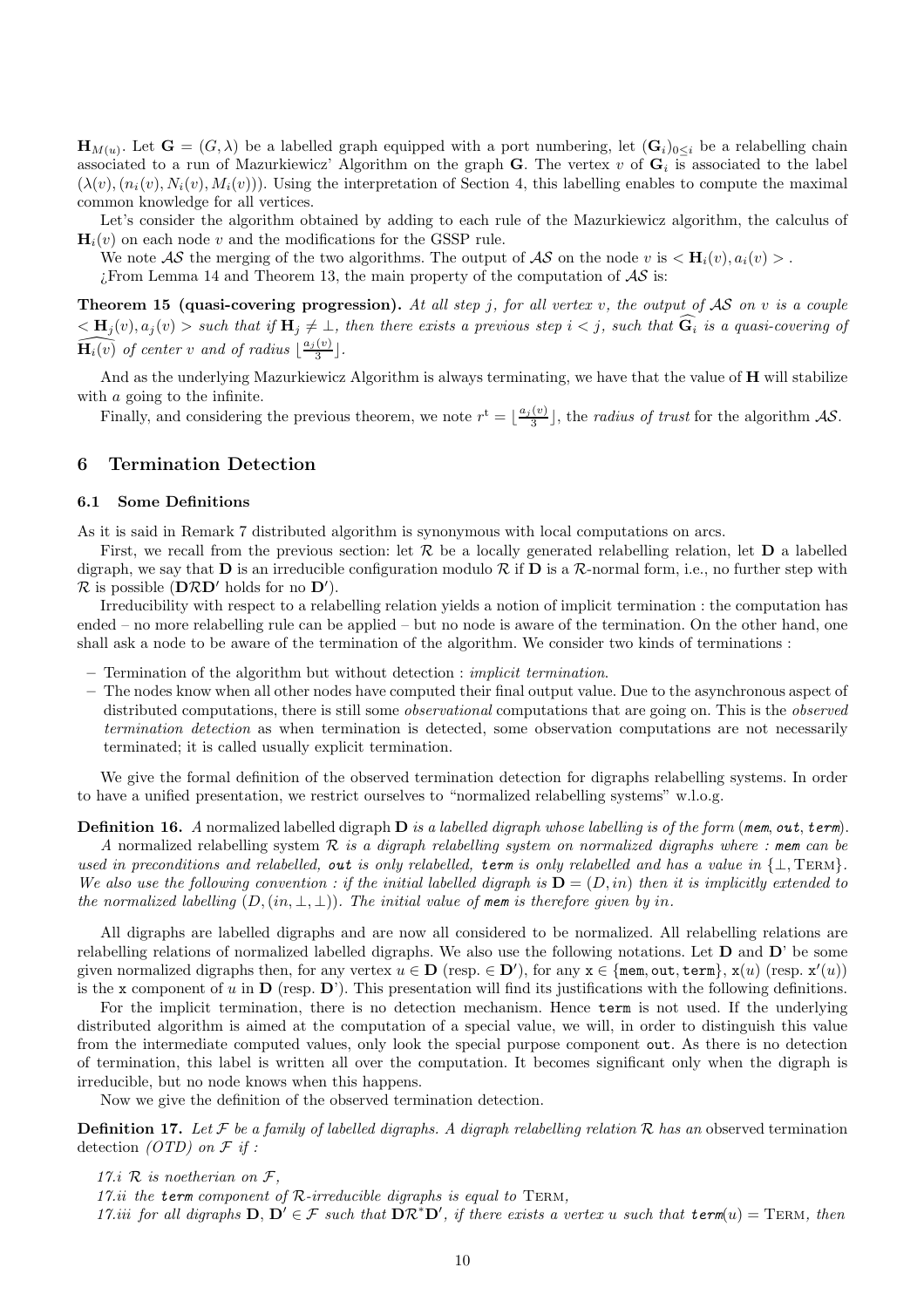$-$  term' $(u)$  = TERM,

 $-$  for all vertex  $v \in \mathbf{D}$ , out' $(v) = \mathbf{out}(v)$ .

In this definition, we ask the network to detect the termination of the computation (in the sense of the out value that is computed), but not to detect the termination of that detection. We have at least one vertex that detects that the out values are final and then it can perform a broadcast of Term. This broadcast is performed by an "observer algorithm" whose termination we do not consider.

#### 6.2 Some Useful Properties

**Definition 18.** Let F be a digraph family. We denote by  $\mathcal{F} \downarrow$  the family of digraphs that are covered by a digraph of  $\mathcal{F}$ :  $\mathcal{F} \downarrow = \{ \mathbf{D}' \mid \exists \mathbf{D} \in \mathcal{F}, \mathbf{D} \text{ is a covering of } \mathbf{D}' \}.$ 

Note that  $\mathcal F$  is a subset of  $\mathcal F\mathcal I$ . We have:

**Lemma 19.** Let  $\mathcal R$  be a relabelling system. If  $\mathcal R$  is noetherian on  $\mathcal F$ , it is also noetherian on  $\mathcal F \downarrow$ .

We now present the fundamental lemma, due to Angluin [Ang80], connecting coverings and locally generated relabelling relations. It states that whenever  $D$  is a covering of  $D'$ , every relabelling step in  $D'$  can be lifted to a relabelling sequence in D, which is compatible with the covering relation.

**Lemma 20 (Lifting Lemma).** Let  $\mathcal{R}$  be a locally generated relabelling relation and let  $\mathbf{D}$  be a covering of  $\mathbf{D}'$ via  $\gamma$ . If  $\mathbf{D}' \mathcal{R}^* \mathbf{D}'_1$  then there exists  $\mathbf{D}_1$  such that  $\mathbf{D} \mathcal{R}^* \mathbf{D}_1$  and  $\mathbf{D}_1$  is a covering of  $\mathbf{D}'_1$  via  $\gamma$ .

Quasi-coverings have been introduced to study the problem of the detection of the termination in [MMW97]. The idea behind them is to enable the partial simulation of local computations on a given digraph in a restricted area of a larger digraph. The restricted area where we can perform the simulation will shrink while the number of simulated steps increases. The following lemma makes precise how much the radius shrinks when one step of simulation is performed :

**Lemma 21 (Quasi-Lifting Lemma).** Let  $\mathcal{R}$  be a locally generated relabelling relation and let  $D$  be a quasicovering of  $D'$  of radius r via  $\gamma$ . Moreover, let  $D' \mathcal{R} D'_1$ . Then there exists  $D_1$  such that  $D \mathcal{R}^* D_1$  and  $D_1$  is a quasi-covering of radius  $r - 2$  of  $\mathbf{D}'_1$ .

## 6.3 The Main Result

Let G be a recursive family of labelled graphs equipped with a port numbering. Let F be the family of labelled digraphs obtained from G and defined by:  $\mathcal{F} = \{ \mathbf{D} \mid \exists \mathbf{G} \in \mathcal{G} \text{ and } \mathbf{D} = \mathbf{G} \}$ . Let  $\mathcal{R}$  be a noetherian digraph relabelling relation on arcs, now we can state the characterization for the existence of an equivalent relation with the observed termination detection. With the notation of this section:

**Theorem 22.** For family  $F$ , there exists a transformation that maps any noetherian digraph relabelling relation on arcs  $R$  to a noetherian digraph relabelling relation on arcs with observed termination detection if and only if there exists a recursive function  $r : \mathcal{F} \downarrow \longrightarrow \mathbb{N}$  such that for any  $\mathbf{D}' \in \mathcal{F} \downarrow$ , there is no strict quasi-covering of  $\mathbf{D}'$  of radius  $r(\mathbf{D}')$  in  $\mathcal{F}$ .

Proof. Necessary Condition. This is actually a simple corollary of the quasi-lifting lemma. We prove this by contradiction. We suppose there exists  $D' \in \mathcal{F} \downarrow$  that admits strict quasi-coverings of unbounded radius in  $\mathcal{F}$ . By Lemma 19, R is noetherian for D'. Consider an execution of R of length l. By hypothesis, there exists  $D'' \in \mathcal{F}$  a strict quasi-covering of  $\mathbf{D}'$  of radius  $2l + 1$ . By the quasi-lifting lemma, we can simulate on a ball of radius  $2l + 1$  of  $\mathbf{D}^n$  the execution of  $\mathcal{R}$  on  $\mathbf{D}^n$ . At the end of this relabelling steps, there is a node in  $\mathbf{D}^n$  that is labelled TERM. As the quasi-covering D" is strict, there exists at least one node outside of the ball that has not even taken a relabelling step of  $\mathcal{R}$ , hence that has not written anything to out. Hence  $\mathcal{R}$  has not the observed termination property on  $\mathbf{D}^n$ . A contradiction.

**Sufficient Condition**. The main idea is to compose R with the algorithm  $AS$ . On each vertex v of D and for each port i of v we define two counters  $c_{out}(i)$  and  $c_{in}(i)$ :  $c_{out}(i)$  stores the number of basic messages sent by v via i for R and  $c_{in}(i)$  stores the number of messages received by v via i for R.

We use the algorithm  $\mathcal{AS}$  of Subsection 5.1 with notation of digraphs (we use  $\mathbf{D}'$  instead of  $\mathbf{H}$ ). We add the values of the counters of the vertex to the messages that GSSP sends. We add to  $\mathcal{AS}$  for each vertex v and for each port *i* the number of basic messages in the corresponding channel that we deduce from the values of the counters.

Now we consider the following termination detection condition: each channel is empty, and D' is irreducible for R, and there exists  $\mathbf{D} \in \mathcal{F}$  such that  $\mathbf{D}$  is a covering of  $\mathbf{D}'$ , and  $r(\mathbf{D}'(v)) < r^t(v)$ . To test if there exists  $\mathbf{D} \in \mathcal{F}$ such that  **is a covering of**  $**D**'$ **, we enumerate always in the same order all the graphs of**  $\mathcal F$  **by order of increasing** diameter. We denote  $AS_{\mathcal{R}}$  this algorithm. If  $\mathcal R$  is noetherian then  $AS_{\mathcal{R}}$  is noetherian: as  $\mathcal R$  is noetherian this implies that the numbers of input-values for computing D' is bounded and the result follows.